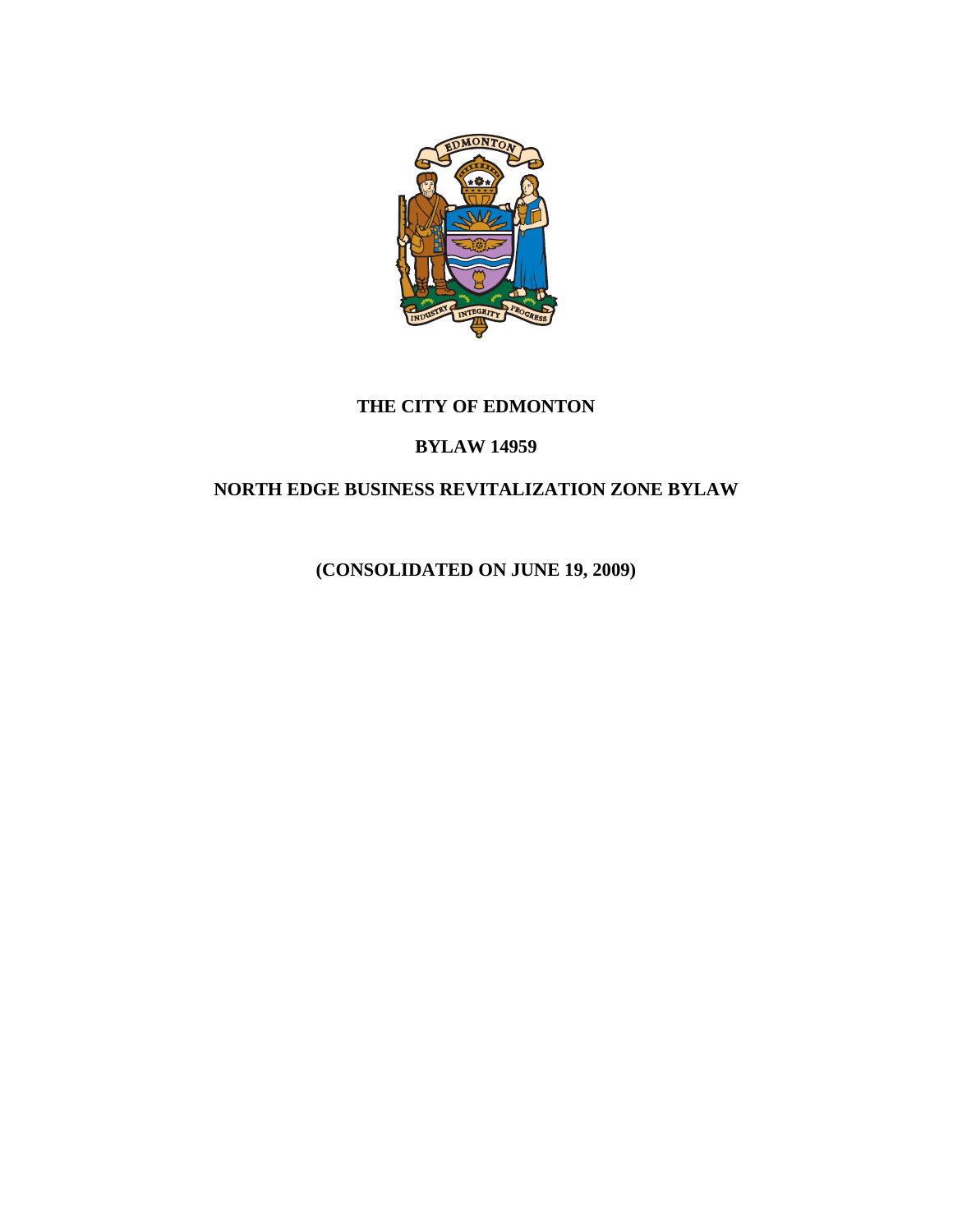WHEREAS Edmonton City Council received a request, pursuant to section 3(1) of AR 377/94, the Business Revitalization Zone Regulation, to establish a business revitalization zone generally located within the area bounded by 105 and 108 Avenues and 101 and 119 Streets, a page of such request is appended hereto as Schedule A;

AND WHEREAS pursuant to section 3(3) of AR 377/94, notice of the intention of Council to pass this bylaw was mailed to every person who was shown on the then current assessment roll of the City as being assessed for business taxes within the boundaries of the Business Revitalization Zone;

AND WHEREAS no sufficient petition objecting to the passing of this bylaw was received by the City;

Edmonton City Council enacts:

| <b>DEFINITIONS</b>                       | $\mathbf{1}$   |        | In this bylaw, unless the context otherwise requires:                                                                                                                                                                                                                                                                |
|------------------------------------------|----------------|--------|----------------------------------------------------------------------------------------------------------------------------------------------------------------------------------------------------------------------------------------------------------------------------------------------------------------------|
|                                          |                | (a)    | "Board" means all Directors of the business revitalization zone<br>as appointed by Council from time to time;                                                                                                                                                                                                        |
|                                          |                | (b)    | "City" means the municipal corporation of the City of<br>Edmonton;                                                                                                                                                                                                                                                   |
|                                          |                | (c)    | "Council" means the municipal council of the City of<br>Edmonton;                                                                                                                                                                                                                                                    |
|                                          |                | (d)    | "Director" means a person appointed by Council pursuant to<br>section 6 of this bylaw;                                                                                                                                                                                                                               |
|                                          |                | (e)    | "Member" means a business assessed for business taxes within<br>the Zone;                                                                                                                                                                                                                                            |
|                                          |                | (f)    | "MGA" means the Municipal Government Act, R.S.A. 2000, c.<br>$M-26;$                                                                                                                                                                                                                                                 |
|                                          |                | (g)    | "Person" includes an individual, partnership, association,<br>corporation, trustee, executor, administrator or legal<br>representative; and                                                                                                                                                                          |
|                                          |                | (h)    | "Zone" means the North Edge Business Revitalization Zone<br>designated in section 2 of this bylaw.                                                                                                                                                                                                                   |
|                                          |                |        | (S.3., Bylaw No. 15179, June 19, 2009)                                                                                                                                                                                                                                                                               |
| <b>DESIGNATION OF</b><br><b>THE ZONE</b> | $\overline{2}$ | Zone". | That area, the boundaries of which are outlined and shaded on the map<br>attached hereto as Schedule B and forming part of this bylaw, and which are<br>more particularly described in Schedule C attached hereto and forming part of<br>this bylaw, is hereby designated as the "North Edge Business Revitalization |
|                                          |                |        | (S.4., Bylaw No. 15179, June 19, 2009)                                                                                                                                                                                                                                                                               |
| <b>ESTABLISHMENT</b><br><b>OF THE</b>    | 3              |        | (1) The Board of Directors of the Zone is hereby established as a corporation                                                                                                                                                                                                                                        |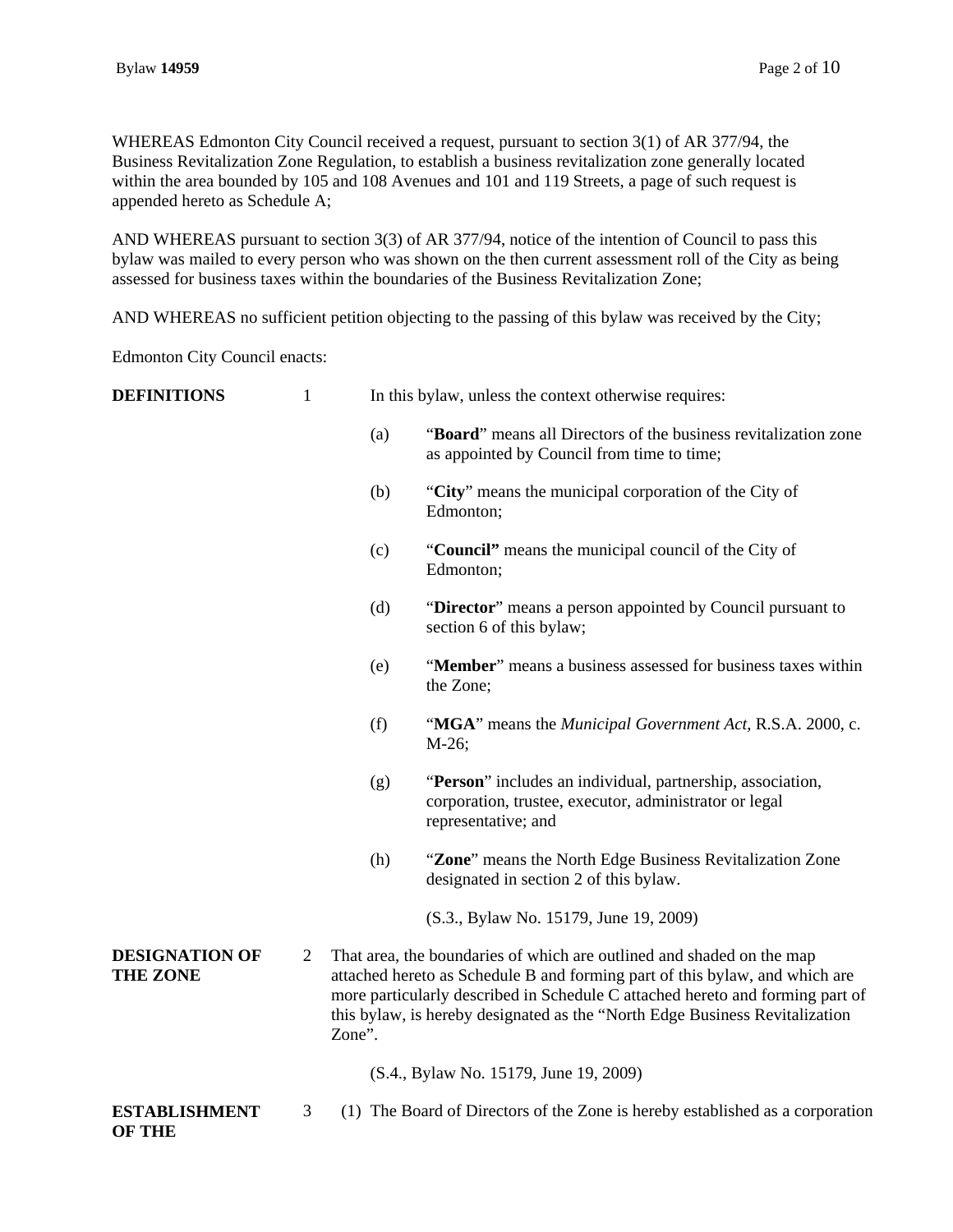| <b>ASSOCIATION</b>                     |   | under the name "North Edge Business Association".                                                                                                                                                                                                                                                                      |
|----------------------------------------|---|------------------------------------------------------------------------------------------------------------------------------------------------------------------------------------------------------------------------------------------------------------------------------------------------------------------------|
|                                        |   | (S.5, Bylaw No. 15179, June 19, 2009)                                                                                                                                                                                                                                                                                  |
|                                        |   | (2) The Corporation hereby established shall consist of Directors appointed<br>from time to time in accordance with section 6 hereof.                                                                                                                                                                                  |
| <b>PURPOSES OF THE</b>                 | 4 | The objects or purposes for which the Zone are established are:                                                                                                                                                                                                                                                        |
| <b>ZONE</b>                            |   | improving, beautifying and maintaining property in the Zone;<br>(a)                                                                                                                                                                                                                                                    |
|                                        |   | developing, improving, and maintaining public parking; and<br>(b)                                                                                                                                                                                                                                                      |
|                                        |   | (c)<br>promoting the Zone as a business or shopping district.                                                                                                                                                                                                                                                          |
| <b>POWERS OF</b><br><b>ASSOCIATION</b> | 5 | (1) Subject to the provisions of this bylaw and every other applicable bylaw<br>of the City or statute or regulations of the Province, the Zone shall have<br>the power to do all things necessarily incidental to the attainment of its<br>objects.                                                                   |
|                                        |   | (2) Nothing in this bylaw shall be construed as giving the Zone the power to<br>borrow money or otherwise pledge its assets without the express<br>direction of Council.                                                                                                                                               |
| <b>DIRECTORS</b>                       | 6 | (1) The Board of the Zone shall consist of fifteen Directors appointed by<br>Council.                                                                                                                                                                                                                                  |
|                                        |   | (2) At the recommendation of the Board, Council may appoint fewer than<br>fifteen Directors.                                                                                                                                                                                                                           |
|                                        |   | (3) Each appointment made by Council is for a term of one year with no<br>maximum number of terms.                                                                                                                                                                                                                     |
|                                        |   | (4) No person shall be appointed as a Director unless that person:                                                                                                                                                                                                                                                     |
|                                        |   | has been nominated in writing, submitted to the Board before<br>(a)<br>close of nominations, for appointment as a Director, by any<br>person in the Zone who is shown on the current assessment roll<br>of the City as being assessed for business taxes with respect to a<br>business carried on within the Zone, and |
|                                        |   | has consented to act as a Director, in writing submitted to the<br>(b)<br>Board prior to that person's appointment.                                                                                                                                                                                                    |
|                                        |   | (5) A majority of existing, appointed members constitutes quorum.                                                                                                                                                                                                                                                      |
| <b>REMUNERATION</b>                    | 7 | (1) The position of a Director is voluntary, and no remuneration will be paid<br>for services as a Director.                                                                                                                                                                                                           |
|                                        |   | (2) Directors shall be reimbursed for expenses necessarily incurred in the<br>performance of duties as a Director.                                                                                                                                                                                                     |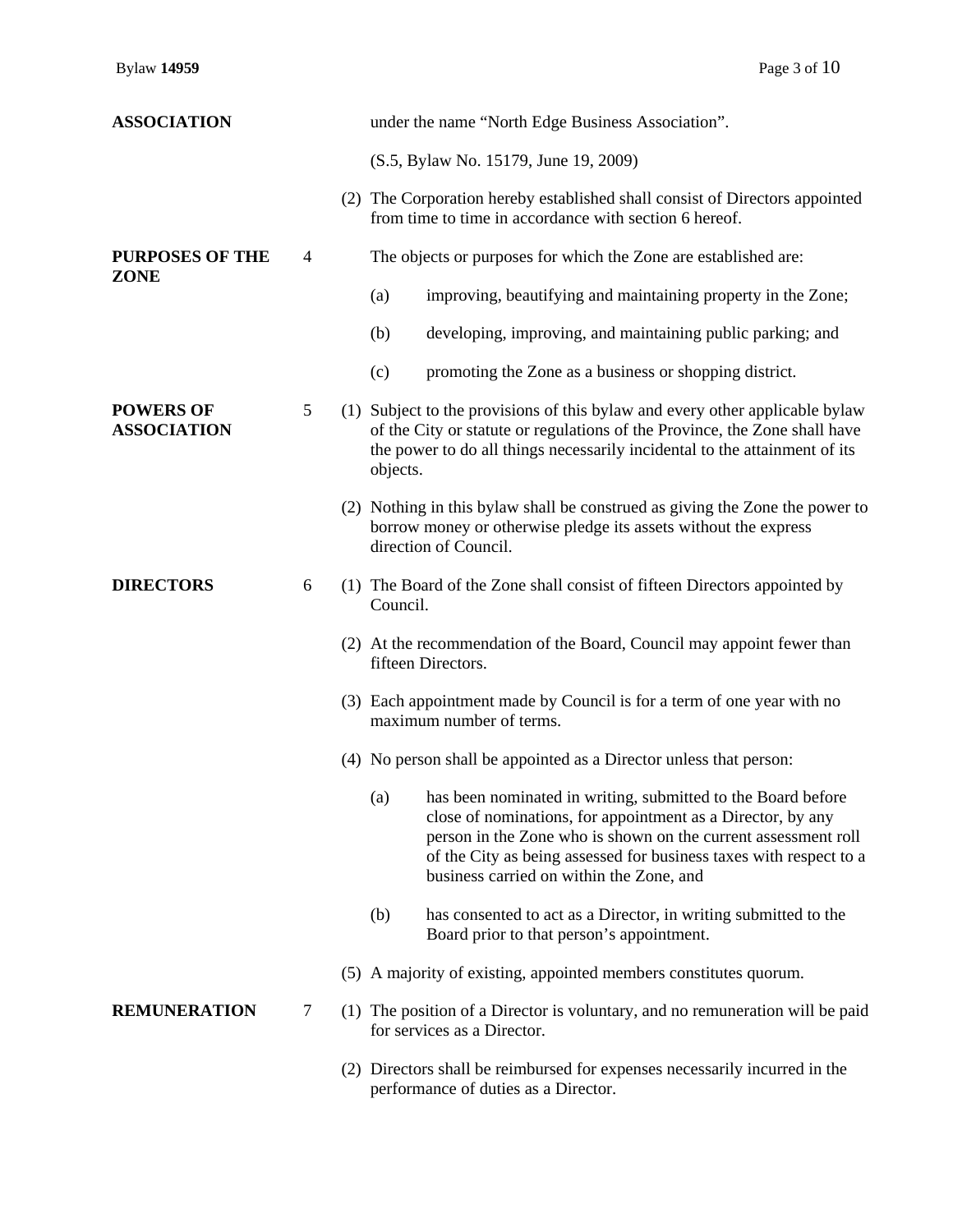| <b>PROCEDURES FOR</b><br><b>THE BOARD</b> | 8 | (1) The Board shall manage the business and affairs of the Zone.                                                                                                                                                                                                                                                                                                                             |
|-------------------------------------------|---|----------------------------------------------------------------------------------------------------------------------------------------------------------------------------------------------------------------------------------------------------------------------------------------------------------------------------------------------------------------------------------------------|
|                                           |   | (2) The Board shall meet at least quarterly and may meet more frequently, as<br>it sees fit, for the dispatch of business.                                                                                                                                                                                                                                                                   |
|                                           |   | (3) The Directors shall:                                                                                                                                                                                                                                                                                                                                                                     |
|                                           |   | (a)<br>elect one of their number as Chair of the Board to preside at all<br>meetings of the Board, and                                                                                                                                                                                                                                                                                       |
|                                           |   | determine the period for which that person is to hold office.<br>(b)                                                                                                                                                                                                                                                                                                                         |
|                                           |   | $(4)$ If the Chair is not present within fifteen $(15)$ minutes from the time fixed<br>for the holding of any meeting, the Directors present shall choose one of<br>their number to be the Chair of the meeting.                                                                                                                                                                             |
|                                           |   | (5) A motion is lost when the vote is tied.                                                                                                                                                                                                                                                                                                                                                  |
|                                           |   | (6) The Board may delegate any of the Board's powers to a committee or<br>committees consisting of one or more Directors.                                                                                                                                                                                                                                                                    |
| <b>FINANCIAL</b><br><b>MATTERS</b>        | 9 | (1) The financial year of the Board is the calendar year.                                                                                                                                                                                                                                                                                                                                    |
|                                           |   | (2) The Board may appoint such officers of the Zone as the Board sees fit<br>and may specify the powers and duties of such officers and, subject to<br>the provisions of this bylaw, may delegate to any officer such of the<br>powers of the Board as the Board thinks fit.                                                                                                                 |
|                                           |   | (3) If a Director or a Director's family member, as defined within the MGA,<br>has a pecuniary interest in a matter before the Board, the Director shall<br>be precluded from voting or participating in the discussion.                                                                                                                                                                     |
|                                           |   | (4) The Zone may have a corporate seal, which seal may be adopted or<br>changed from time to time by the Board and on which the name of the<br>Zone shall appear.                                                                                                                                                                                                                            |
|                                           |   | (5) The banking business of the Zone shall be transacted with such banks or<br>financial institutions as the Board may from time to time designate, and<br>shall be transacted in accordance with such agreements, instructions, and<br>delegations of power as the Board may from time to time prescribe.                                                                                   |
|                                           |   | (6) The Board shall cause true accounts to be kept of the sums of money<br>received and expended by the Zone and the matter or matters in respect<br>of which such receipts and expenditures take place, all acquisitions and<br>dispositions of property of the Association, and all the assets and<br>liabilities of the Zone.                                                             |
|                                           |   | (7) The books of account of the Zone shall be kept at such place or places as<br>the Board thinks fit, and no person, other than a Director, an officer, the<br>City Auditor, or an officer, accountant, or other person, whose duty to<br>the Zone or to the Council require that person to do so, shall have any<br>right to inspect any account or book or document of the Zone except as |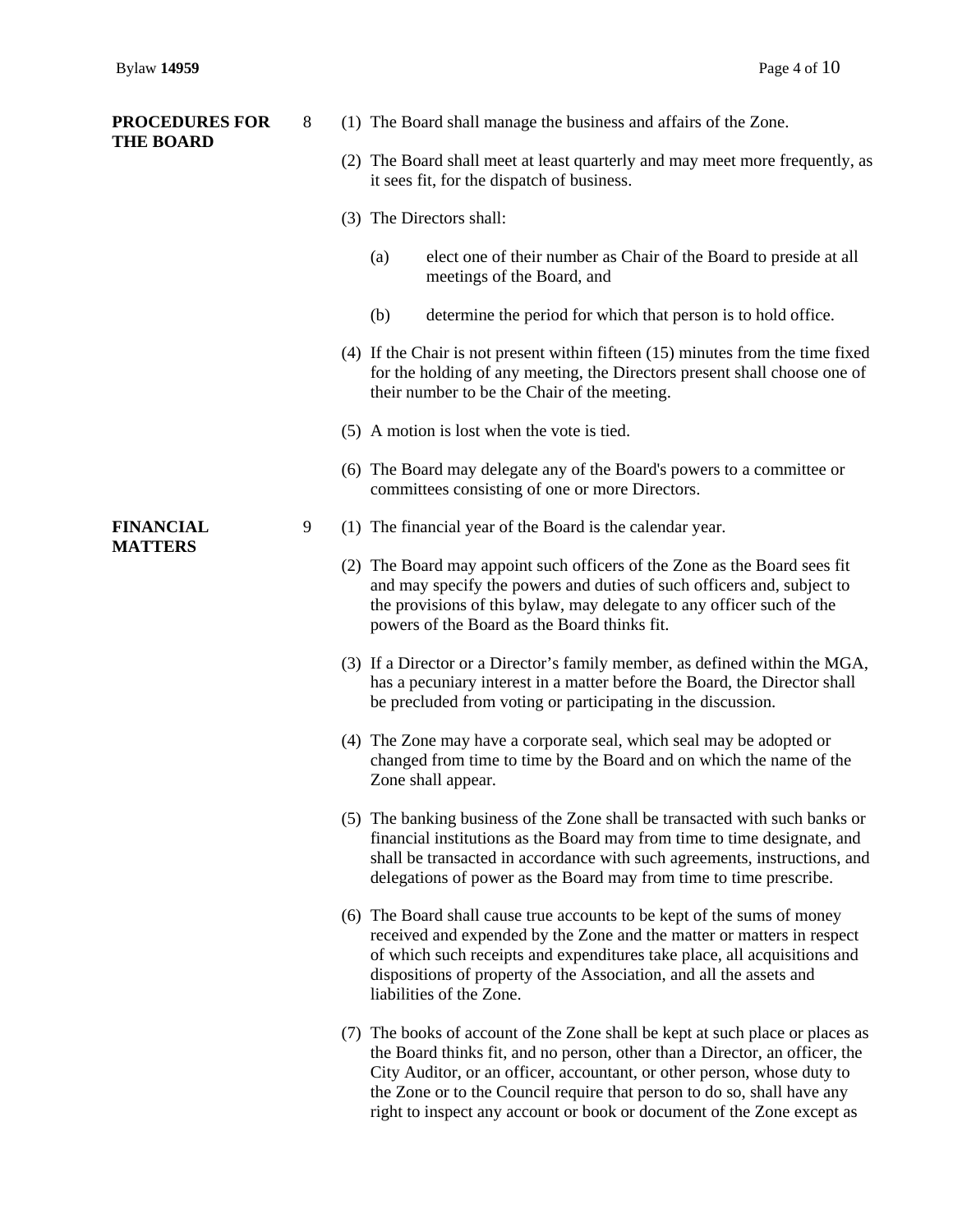may be authorized by the Board, by Council, or by statute.

- (8) The Board shall, in each year at the time and in the form prescribed by the Council, submit to the Council, for its approval, estimates of revenues and expenditures expected to be received and made by the Zone for the next fiscal year.
- (9) The Board shall present and review these estimates with its Members at the annual general meeting and subsequently revise, if necessary, and approve them prior to their submission to Council.
- (10) The Board shall notify by mail, personal delivery, or a combination of the two, all businesses within the Zone listed in the current assessment roll of the proposed budget, and of the date and place when Council will consider approval of the proposed budget.
- 10 (1) In each calendar year, prior to submitting its estimates of revenues and expenditures to Council, the Board shall hold an annual general meeting of all Members.
	- (2) Written notice of the annual meeting shall be sent by mail, personal delivery, or a combination of the two, to all Members, at least fourteen (14) days prior to the meeting date.
	- (3) At the annual meeting the Board shall:
		- (a) review with Members its estimates of revenues and expenditures for the next calendar year;
		- (b) review with Members any nominations for new Directors from the Members for the next calendar year received by the Board prior to the meeting;
		- (c) seek any additional nominations for new Directors for the next calendar year; and
		- (d) close the nomination period permanently for new Directors for the next calendar year.
	- (4) For the purposes of any vote of the membership during the annual meeting or a special meeting, the following voting procedures shall apply:
		- (a) Each Member shall be entitled to one vote;
		- (b) In order to be eligible to vote, each representative shall present to the Board upon arrival at the meeting, an original signed statement giving the bearer permission to represent the Member in any vote at that meeting; and
		- (c) Motions are passed by a majority of the votes cast by the Members present at the meeting.

**ANNUAL GENERAL MEETINGS AND SPECIAL MEETINGS OF THE BOARD**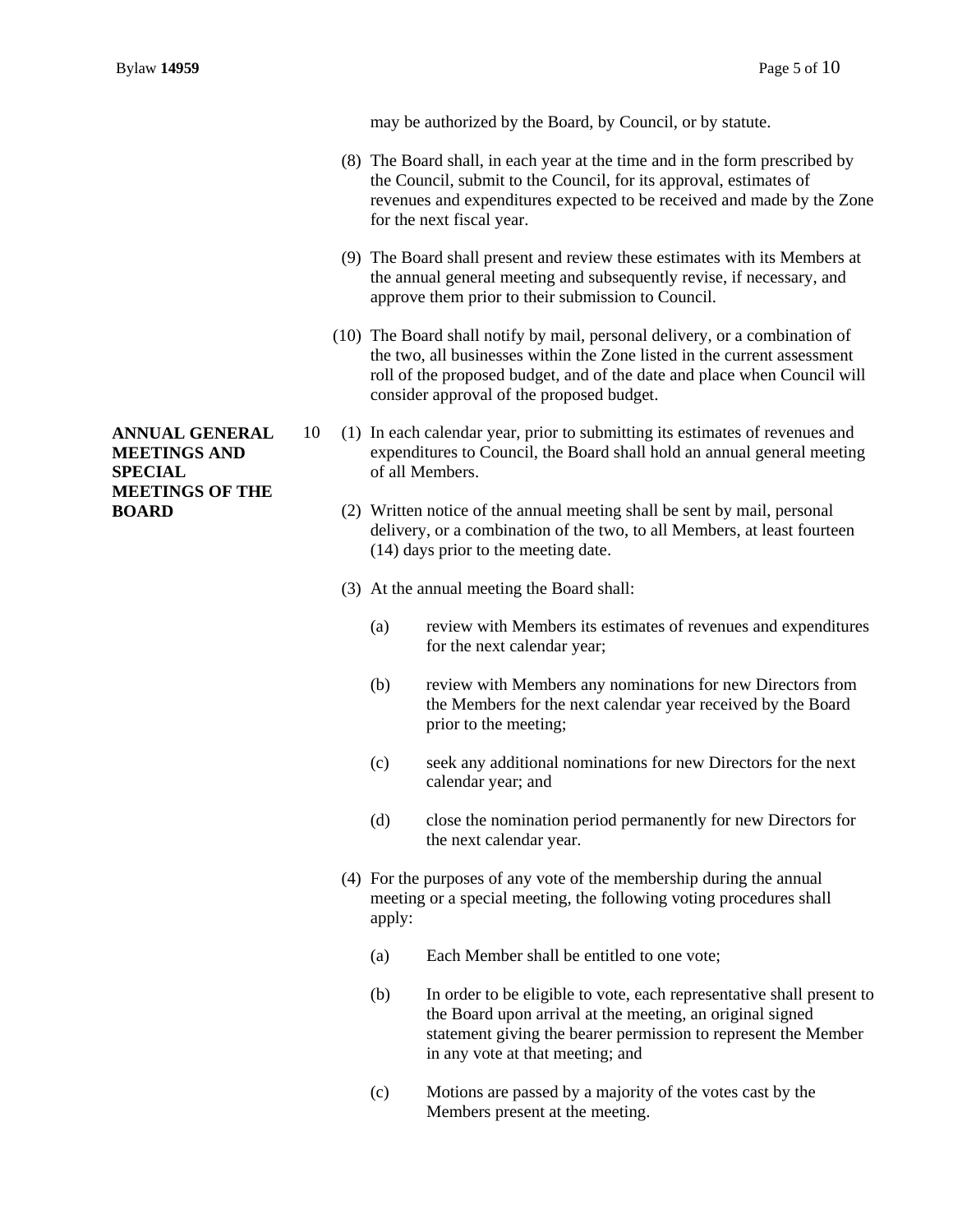**ANNUAL REPORT** 11 The Board shall prepare and submit to Council an annual report of the activity of the Zone at the time specified by Council, together with an audited financial statement of the Zone comprised of an income and expenditure account and a balance sheet and any other statements and reports required by Council.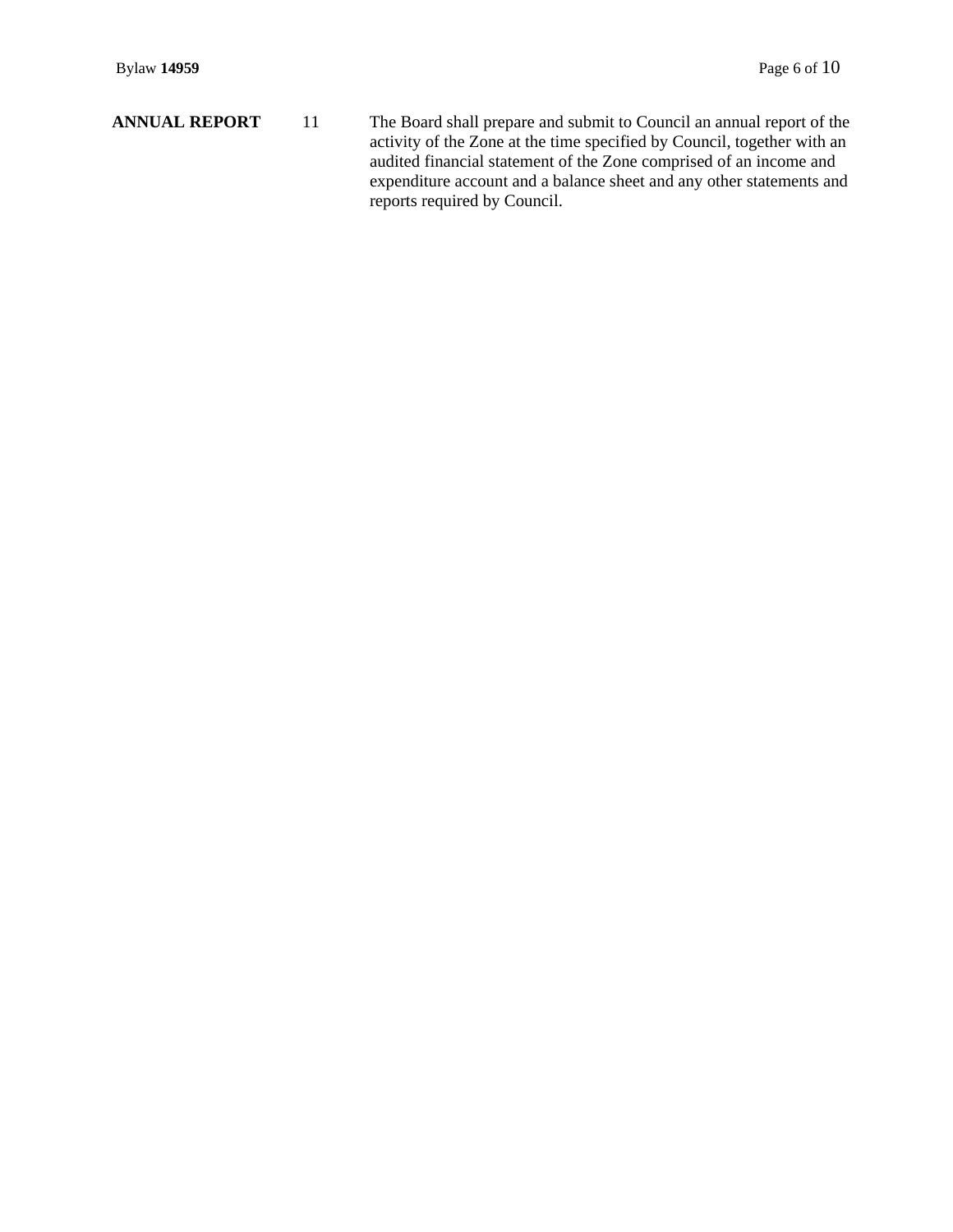#### **SCHEDULE A – REQUEST FOR ESTABLISHMENT**

#### **Request to Council**

Request to Council<br>We the undersigned taxpayers of businesses shown on the current business assessment roll for the City of Edmonton, generally located within the area bounded<br>by 105 and 108 Avenues and 101 and 119 Streets

| Tax Roll #<br>(Optional) | <b>Business Name as per</b><br>Licence | <b>Business Location</b><br><b>Address</b> | <b>Printed Name of</b><br><b>Business Taxpayer</b><br>(owner of business) | Signature     | Date                   | <b>Witness</b> |
|--------------------------|----------------------------------------|--------------------------------------------|---------------------------------------------------------------------------|---------------|------------------------|----------------|
|                          |                                        |                                            |                                                                           |               |                        |                |
|                          | WEST CANADIAN<br>INDUSTRIES GROUP LTD. | $10567 - 109^2$ STRAT                      | GEORGE BROOKHAN                                                           |               | 416/08                 |                |
|                          | CENTRAL DENTAL-                        | $10705 - 10757$                            | PR. STOPHEN CHENG                                                         | S.Her         | 78/26                  |                |
|                          | FAMILY DENTIFIED<br>Mayketing Ltd.     | 200,10924-107 Ave                          | Lisa Pasin                                                                |               | $F_{e}$ 612/08         |                |
|                          | Biver City Electric LAC                | 11306 102Ax                                | Peter Presmusser                                                          |               | $\overline{k}$ s 12/0+ |                |
|                          | Perfect friating                       | $10577 - 1095T$                            | Lucie Wone                                                                | $\mathcal{U}$ | Feb12.or               |                |
|                          | MACIETY PUBLISHACE                     | $10557 - 10957$                            | $P$ <i>+1LLIPLALI</i>                                                     |               | 6612/08                |                |
|                          | "Istek West Calepse)                   | $10560 - 1005$                             | Ron Silverston                                                            |               | $t_{\rm c}$ + 12/08    |                |
|                          | Boulevard Ins                          | $10552 - 1095$                             | Les Bala /CrathGiusti                                                     |               | $20 - 13/08$           |                |
|                          | COOPER-SMITH                           |                                            | 10582-109 ST DELISA SMITH                                                 |               | Jeb 13/08              |                |
|                          | ACD/C4                                 |                                            |                                                                           |               |                        |                |

This personal information is being collected under the authority of section 53 of the Municipal Government Act, R.S.A. 2000, c. M-26 and section 3 of the Business Revitalization Zone Regulation (AR 377784), and will apply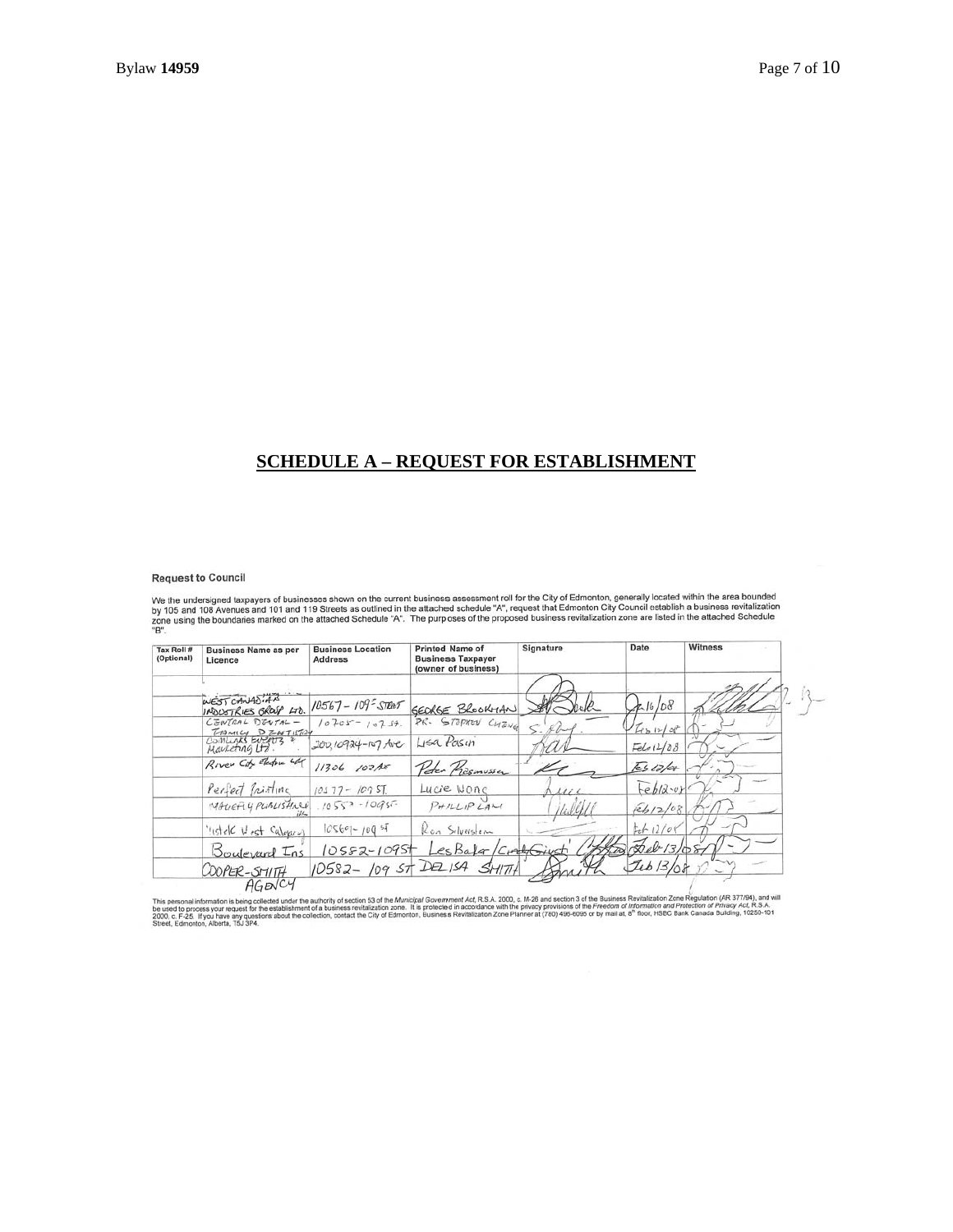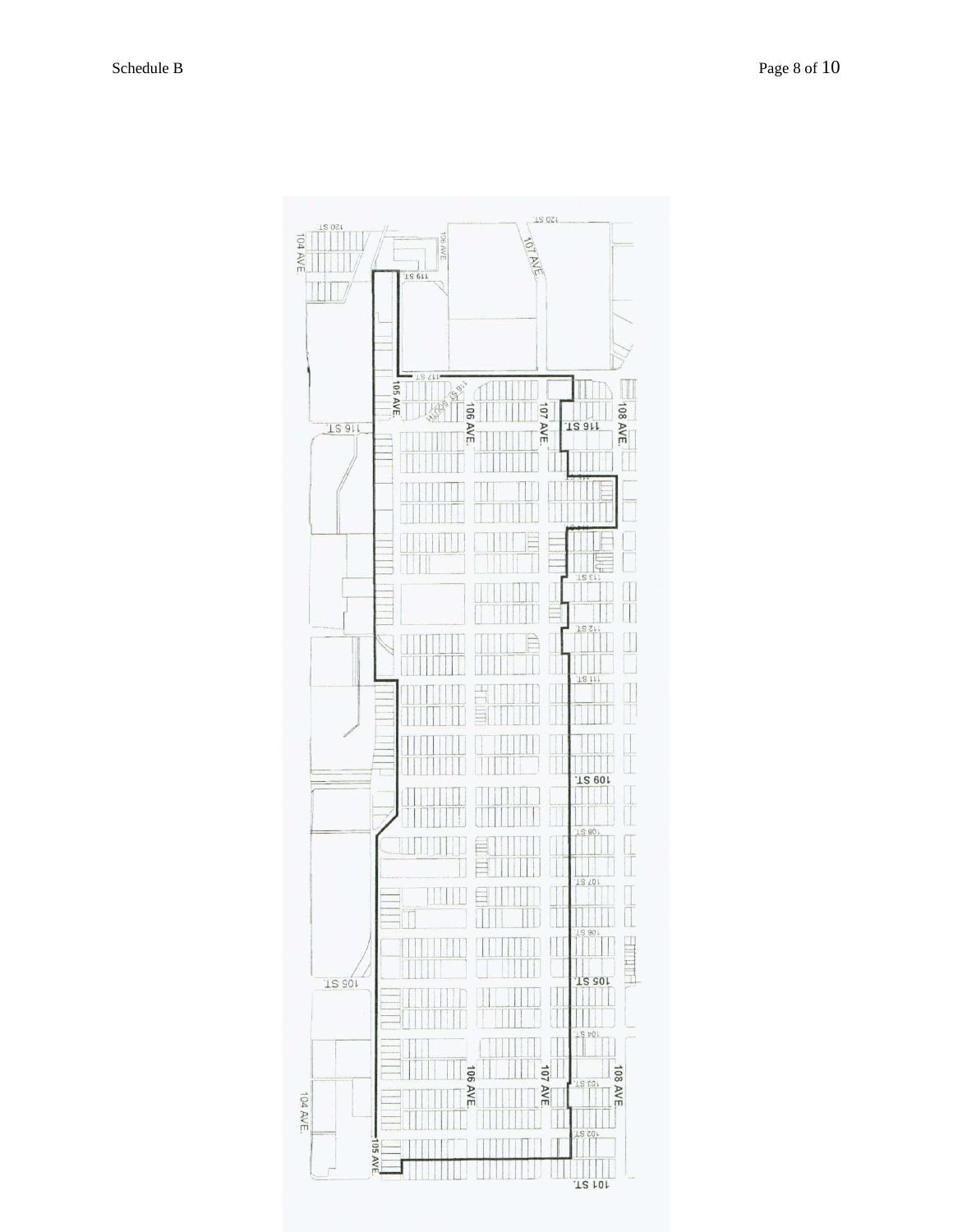### **SCHEDULE C - BOUNDARIES OF THE NORTH EDGE BUSINESS REVITALIZATION ZONE**

The North Edge Business Revitalization Zone shall consist of all properties within the boundaries as illustrated in Schedule B. Such boundaries shall be described as follows:

(S.6., Bylaw 15179, June 19, 2009)

On the West -

Originating at 117 Street and the northwestern boundary of the first lot north of 107 Avenue (Lot 131A, Block 16, Plan 0325139), south along 117 Street to 105 Avenue, west along 105 Avenue to 119 Street, south along the western boundary of Lot 9C, Block B, Plan 9220996 to the southern boundary of this lot (Lot 9C, Block B, Plan 9220996).

On the South -

Originating at the southwestern boundary of the first lot south of 105 Avenue at 119 Street (Lot 9C, Block B, Plan 9220996), east along the southern boundary of this lot (Lot 9C, Block B, Plan 9220996) and continuing east along the southern boundary of the first lots south of 105 Avenue (Lot 116A, Block 17, Plan 7920318; Lot 115, Block 17, Plan 22RS; Lot 114, Block 17, Plan 22RS; Lot 113, Block 17, Plan 22RS; Lot 106A, Block 16, Plan 0727910; Lot 105, Block 16, Plan 820MC; Lot 104, Block 16, Plan 820MC; Lot 103, Block 16, Plan 5665CL; Lot 102, Block 16, Plan 5665CL; Lot 149, Block 15, Plan 5665CL; Lot 148, Block 15, Plan 5665CL; Lot 147, Block 15, Plan 5665CL; Lot 146, Block 15, Plan 5665CL; Lot 145, Block 15, Plan 5665CL; Lot 148A, Block 14, Plan 0020052; Lot 146B, Block 14, Plan 0721022; Lot 145A, Block 14, Plan 9220984; Lot 184, Block 13, Plan 5665CL; Lot 183, Block 13, Plan 5665CL; Lot 182, Block 13, Plan 5665CL; Lot 181, Block 13, Plan 5665CL; Lot 180, Block 13, Plan 5665CL; Lot 179, Block 13, Plan 5665CL; Lot 172, Block 12, Plan 5665CL; Lot 171, Block 12, Plan 5665CL; Lot 170, Block 12, Plan 5665CL; Lot 169, Block 12, Plan 5665CL; Lot 168, Block 12, Plan 5665CL; Lot 167, Block 12, Plan 5665CL; Lot B, Block 11, Plan 2656HW; Lot C, Block 11, Plan 2656HW) to 111 Street, north to 105 Avenue, east along 105 Avenue to the southeastern boundary of the second lot west of 101 Street (Lot 228, Block 1, Plan B3).

On the East -

Originating at 105 Avenue and the southeastern boundary of the second lot west of 101 Street (Lot 228, Block 1, Plan B3), north along the eastern boundary of this lot (Lot 228, Block 1, Plan B3) to the east-west lane north of 105 Avenue, west along this east-west lane to the north-south lane west of 101 Street, north along this north-south lane to the northern boundary of the second lot north of 107 Avenue (Block 4, Plan 0122128).

#### On the North -

Originating at the north-south lane west of 101 Street and the northeastern boundary of the second lot north of 107 Avenue (Block 4, Plan 0122128), west along the northern boundary of